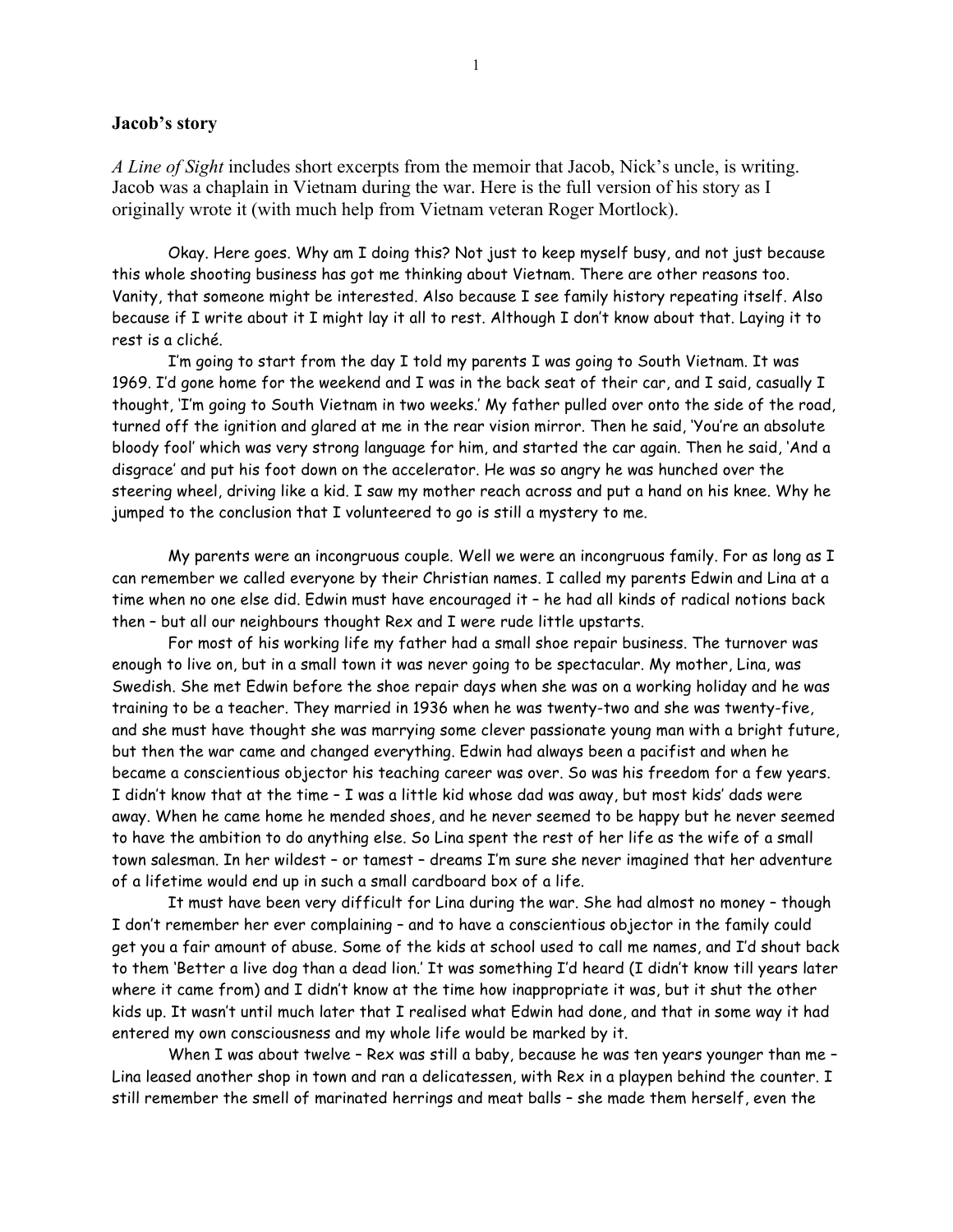herrings that she bought and prepared in the back of the shop – and the warm baking smell of knäckebröd that I was so proud of being able to say. The shop barely covered its costs because people weren't buying 'foreign' foods much then, and I think they were also in awe of her, but it probably kept her sane. Sometimes I'd go into the shop after school and she'd make hot chocolate, and occasionally she'd talk about Sweden. But not often – at that time I wasn't interested and didn't ask her.

When I look back now, I don't think she felt at home here all that time, but she made the best of it. It wasn't until she was in her fifties and they finally had enough money for her to go back to Sweden for a visit that something settled in her.

My real memories of Edwin start when he came home after the war. He would get up in the morning and go to the shop and come home at the end of the day and spend the evening reading. It was Lina who did our homework with us and taught us to cook, and play cards, and when I complained about Edwin, she always said, sharply for her, 'Jacob, don't be critical of your father. Not till you understand.' But I didn't know what there was to understand. And I didn't know till much later that my whole life would be marked by it.

When he was seventy-five and Lina was seventy-eight a furniture truck pulled out of a driveway in front of their car and slammed into the passenger's side. Edwin had concussion and a broken arm but Lina never had a chance. They had two of Rex's kids in the back seat, and Kieran had only a few cuts but Nick's leg was shattered. Lina would have been devastated because she doted on those kids.

As a kid I was lucky. Rex always tells me that I got what I wanted, and that was mostly true. It could just as easily not have been the case, because I was born between the Depression and the War, at the end of one long period of deprivation and at the beginning of another. But people liked me, and they often gave me things – a favourite marble, or a piece of cake – although a few took every opportunity to tell me what they thought of my father.

I left high school two weeks before the final exams – I told everyone that exams were a waste of time because they only tested book knowledge and not natural intelligence – and the next three or four years I just mucked around. I had plenty of friends with flats where I could find a bed, and I headed out into the hills and went hunting whenever there wasn't any casual work around. I read a lot, started going to Mass at various Catholic churches and decided to become a Catholic priest. As far as my father was concerned, I might as well have said I was converting to Hinduism. I'm not sure where his opposition came from. It could be that all his fiery radicalism had been hammered out of him and he had shrunk into a small-town conservative Protestant, as suspicious as the next man of the Catholics with all their eating fish on Fridays and Hail Marys. But it could have come from a profound cynicism. Whatever the reason, he was very relieved when I became disillusioned with the Catholic Church, but I'd got curious about theology and I'd learnt to love ritual, and neither of those things disappeared.

When I was twenty-three that curiosity got the better of me and I decided to study theology at university. I had to talk my way into it – quitting school turned out to be a bad idea – and going to university turned out to be a bad idea too. Sitting in lectures was definitely not my style, so I spent my time avoiding them and doing the business of the Campaign for Nuclear Disarmament instead. But after several years of failures and just-passes, I managed to graduate. I was thirty.

Here's the Mills and Boon part. In my last year at university I fell in love – passionately – with the secretary of the university branch of the CND and she fell in love – passionately – with me.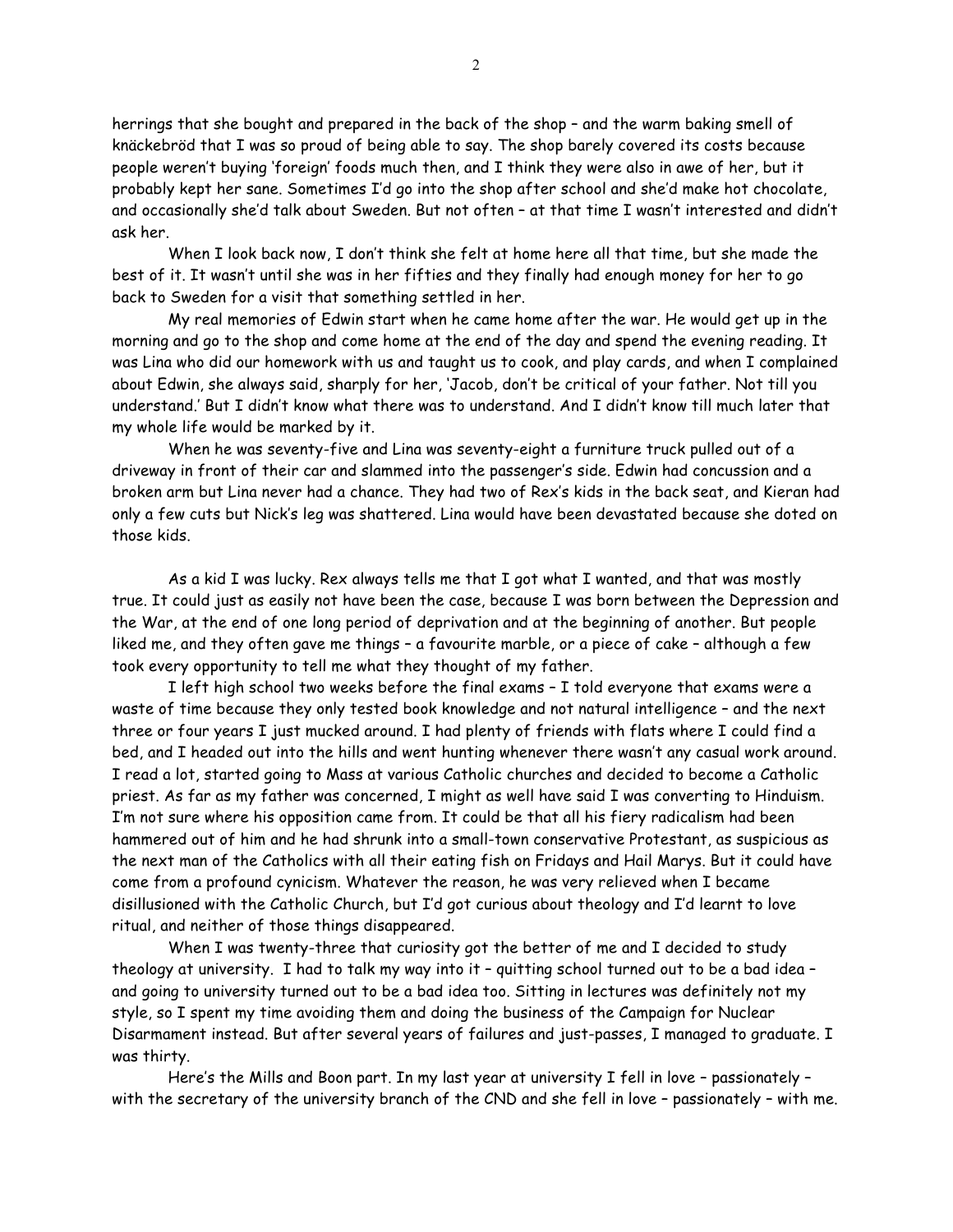It almost cost both of us that year's exams and continued over the summer when neither of us could decide what to do next, but knew that ' our future would be lit by the bright flame of our shared idealism'. I actually wrote that in my diary at the time!

Then in February, in the space of two weeks, she left me, married and went to live in Brisbane with a zoologist way ahead of his time and into fanatical environmentalism.

I went home and moped like a kid in either Lina's or Edwin's shop. Lina was sympathetic but said love wasn't the only thing in the world, it wasn't even the most important, and if we weren't going to be happy together it was better to find out sooner rather than later. Edwin didn't say anything, and I don't think he even noticed that I wasn't my usual self, though he did give me the rifle. But I had to do something, so I went off to theological college and trained to be a priest. I didn't want to go back to the Catholic Church, so I figured the Anglicans were the next best thing.

By then all my old mates from CND were protesting against the Vietnam War. Sometimes I was out there with them, but I was more focused in those days, I wanted to be finished with studying, and it was a struggle enough without constantly distracting myself. When I'd finished, the Bishop, in his wisdom or with his tongue in his cheek, sent me to be chaplain to the army at Burnham Military Camp.

In less than a year I was in Vietnam. It was an odd chance – they'd never normally send someone as inexperienced as I was. But one of the chaplains there, Peter Barrett, became ill and had to come home, so I became his temporary replacement.

I'd been marching against these guys in Vietnam, and now I was going to support them. A lot of people gave me a hard time about that. But by then I was back to my old hugely confident self. Who cares about not much experience? – I was the man for the job, a hunting and fishing type who could handle all conditions. I couldn't wait to go.

(I'm finding it really hard writing this. I'll try to write in a different way.)

#### Arriving in Vietnam.

There were seven of them in the Bristol Freighter from Singapore – six soldiers returning from R & R, and Jacob. He'd had more comfortable flights in his life, but it could have been worse. Still, he was pleased when they touched down at Vung Tau.

It was his first view of South Vietnam. In some ways Vung Tau was what he expected – a huge military airfield, the deafening roar of planes taking off and landing, the smell of avgas, huge stacks of crates and bales and 44 gallon drums everywhere waiting to be moved. But it could have been a busy airport anywhere. None of the urgency of a war zone that he'd expected.

The heat hit them like a solid wall. It was stifling, drenching heat. They were met by two soldiers who led them through the stacks of stores to the Huey helicopter waiting to take them to Nui Dat. When they boarded the helicopter the others insisted that Jacob have the outside seat, next to the door. 'Great view!' one of them said. They were all amused by something but he had no idea what it was – until they took off. Then he knew. The helicopter had no doors. There was only his seat belt between him and the ground gaping and tilting beneath him. He was as green as they come, and those six men knew it. He would have to be sharper than that.

Diary entries.

14 October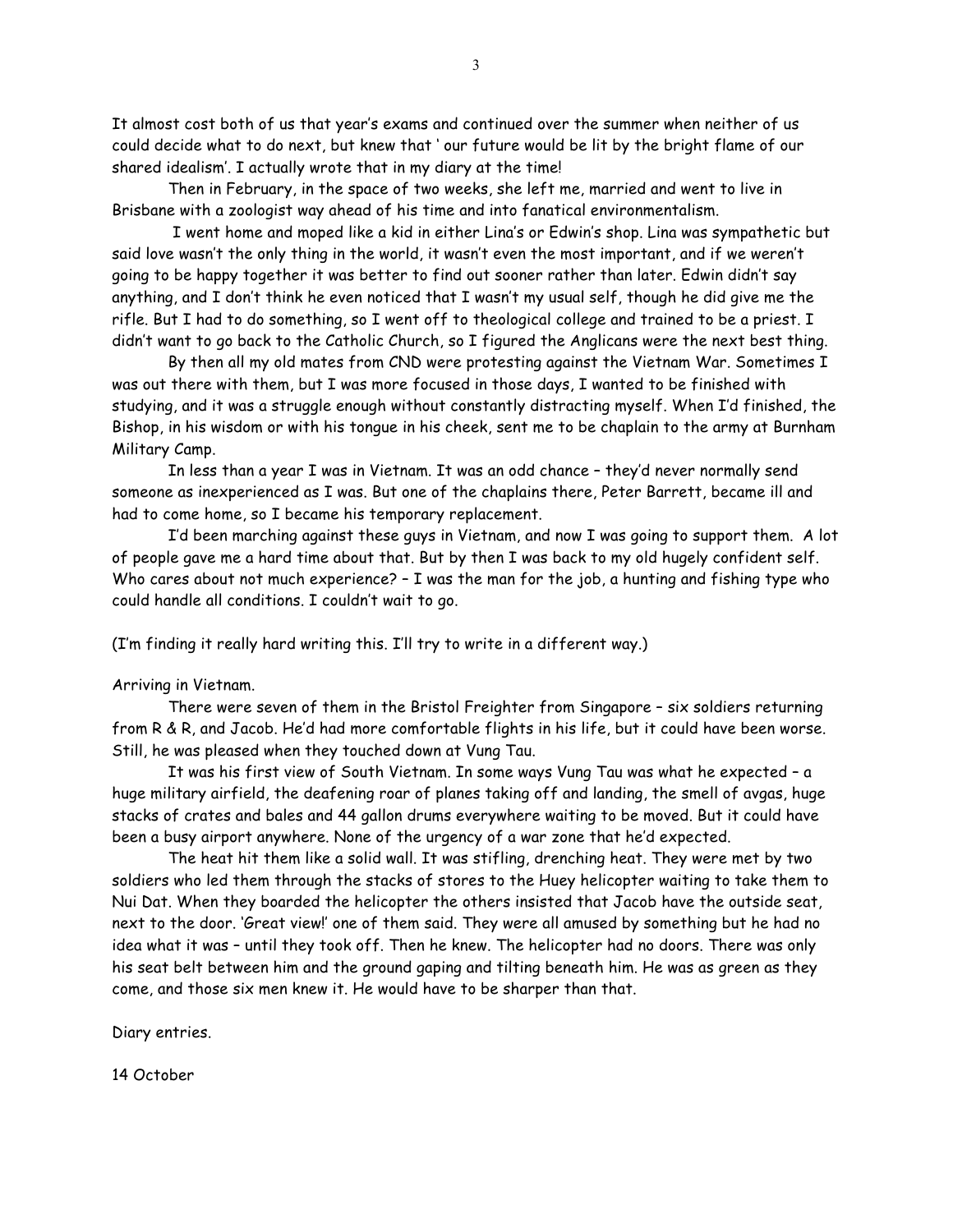We flew from Vung Tau to Nui Dat by helicopter. Vung Tau is at the end of a small peninsula, with a river delta on one side and the ocean on the other, and with water everywhere I couldn't get my bearings for a while. It took about a half hour to get here to Nui Dat and I spent most of it hanging on so I didn't go plummeting out that gaping hole of a door.

When you're up there you know you're in a country at war. We mostly followed the course of a road that was chock full of military traffic, convoys going both ways. We flew over a town with a huge church in the middle and an enormous hole punched into the front wall of it. Swarms of tiny people, nearly all in their conical hats. Fields, villages, jungle. Then a lot of cleared land round this base.

Now I'm here. Is it what I expected? Not many surprises so far. Nui Dat's a tin and canvas town, very orderly. I've taken over Peter Barrett's tent. It's got a low wall of sandbags around it (no doubt for a good reason), a floor made from wooden pallets, a filing cabinet, a trestle table desk and two chairs. And an iron-frame bed. Why cart an iron-frame bed here? It's the first tent I've ever been in with electric light – and a pull cord to turn it on - but I'm not complaining. Peter left a couple of bottles of whisky in his 'bar' which is an ammunition box beside the filing cabinet. I hear the Americans specialise in alcohol at rock bottom prices.

It's 11 pm. Tere's an army of mosquitoes lining up outside the mosquito net, all whining away greedily. I don't know how I'll sleep.

Peter left me a letter. Plenty of practical advice. The loneliness of the commanding officer is the stark reality here. You might be the only person a commanding officer can talk to…' Haven't thought about that before. But I'll read the letter again when my head's in better shape. 'Dog-tired' might be the best word right now.

There's the boom of artillery not far away. One of the boys in the Bristol Freighter said to me, 'Don't worry about it, it's routine. They reckon if there's a gun in this place you've got to keep firing it.' It'll take some getting used to.

## 18 October

Wasn't a great evening tonight. Had dinner with some Australian officers and a couple of New Zealanders. One of the Australians was called Andy Chalmers. He's an Intelligence Officer here – has to get inside the enemy's head and plan operations based on what he finds there. He told me in the first five minutes that he was a Duntroon man, started here as lieutenant but got promoted to corporal because he did so brilliantly! He told me about this operation he's masterminding at the moment, clearing an area of Vietcong, and he's so proud of it. Twenty three years old and thinks he's God's gift to the army! And patronizing! He goes on padre this and padre that but he obviously thinks I'm a naïve idiot. People think a chaplain loves everyone. Well, you have to take them as they come, but you don't have to like them. This man's going to be a challenge. But he's off home soon so I won't have much to do with him.

They're going to send me out on an operation. Might be next week. I definitely want to see what it's like out there.

### 20 October

Today I took my first service. Only a dozen people there. No atheists in fox-holes, they say. Well in that case there are a lot of God-fearing men who'd rather spend Sunday morning sleeping. I don't blame them.

Reading the liturgy here – you see the words in an entirely different way.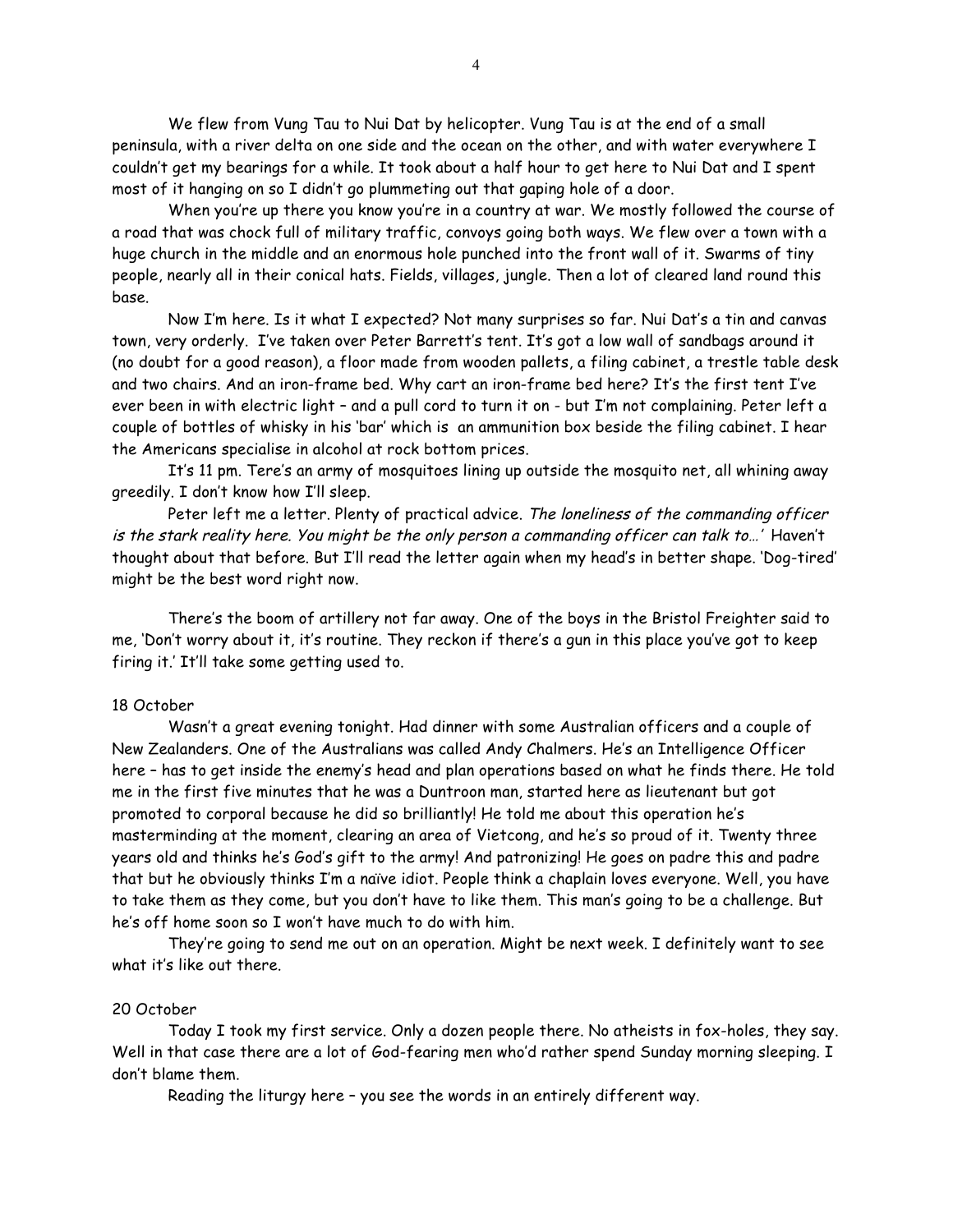# Pray for the peace of the whole world. Pray for those who exercise authority among us. Pray for those whose conscience leads them into conflict with authority.

A lot of guys here are gutted about the anti-war protests. They're out here, doing their best, putting their lives on the line – literally – and they feel as though people at home hate them for it. You get a different view of the issues here. At home it's just one issue – the Vietnam War. No one bothers to divide who's to blame from who's just doing their jobs. I certainly didn't. But when you're here, you know that the protests have to be against the government's decision to enter this war. They're nothing to do with these young guys being sent out here. But they feel as though people back home are throwing rocks at them. They feel totally betrayed.

I've been thinking about Edwin a lot.

There's another chaplain here – big mealy-mouthed Australian with white teeth. He's likeable enough, very warm, but he's got all the clichés – they just roll off his tongue. He knows exactly what he's here for – to save all those poor boys for Jesus before they all get shot up and go to hell. And to remind them that God's on our side. 'Doing a great job, boys, God's on our side and he loves us and that's why we're going to win this war.' I despise that kind of talk. There are also times when I envy him his certainty.

### 25 October

Had an HQ company barbecue today. They set up some 44 gallon drums cut in half long ways, put a steel plate on top and cooked steaks and onions and sausages – just like home. There's no shortage of good food here. And beer. They pulled in a whole trailer load packed in ice.

The whole base must have been there – cooks, clerks, storemen, the lot – a good chance to talk to a few people. I had a chat with a group of vehicle mechanics, though not so much a chat as them giving me an earful. That's what a trailer load of beer will do – they start very politely with yes sir no sir, then pretty quickly they get past that to everyone's chip on their shoulder about religion. One of these boys was called Pete and he was spoiling for a fight. He pointed out one of his mates and said, 'Now Richard there, he's one of yours.'

I could see what was coming, but I decided to play dumb. 'What do you mean, one of mine?'

'He's a born-again Christian, aren't you Richard? Know what his favourite saying is? God looks after his own. Whoever that is.'

Richard wasn't bothered. He looked about fourteen, and exactly like a kid who used to live next door to us, ginger hair and freckles. He said, 'He does, you know.'

Pete was back at him like a shot. 'Well I've got news for you. Everyone's getting killed here, Christians, Buddhists, Jewists, the whole lot. You know Rickie boy Charlie isn't going to stop in his tracks and say "Are you saved son? That's all right then" and put away their guns and wave you on through. No, they'll shoot you because you're white, and because you're a Yank even though you're not.' He looked at me. 'That's right isn't it Padre?'

'Give over Pete,' one of the others said, then he said to me, 'You know how often they've had this argument? Probably every day since we got here, eh Keith.'

Keith was one of the boys cooking the steaks. He said, 'It's how they keep their tiny minds occupied.'

It's the same everywhere. People see 'chaplain' or 'priest' and they drape all their hang-ups about God all over you. But I know how these guys tick. I can handle it.

I'm doing okay here.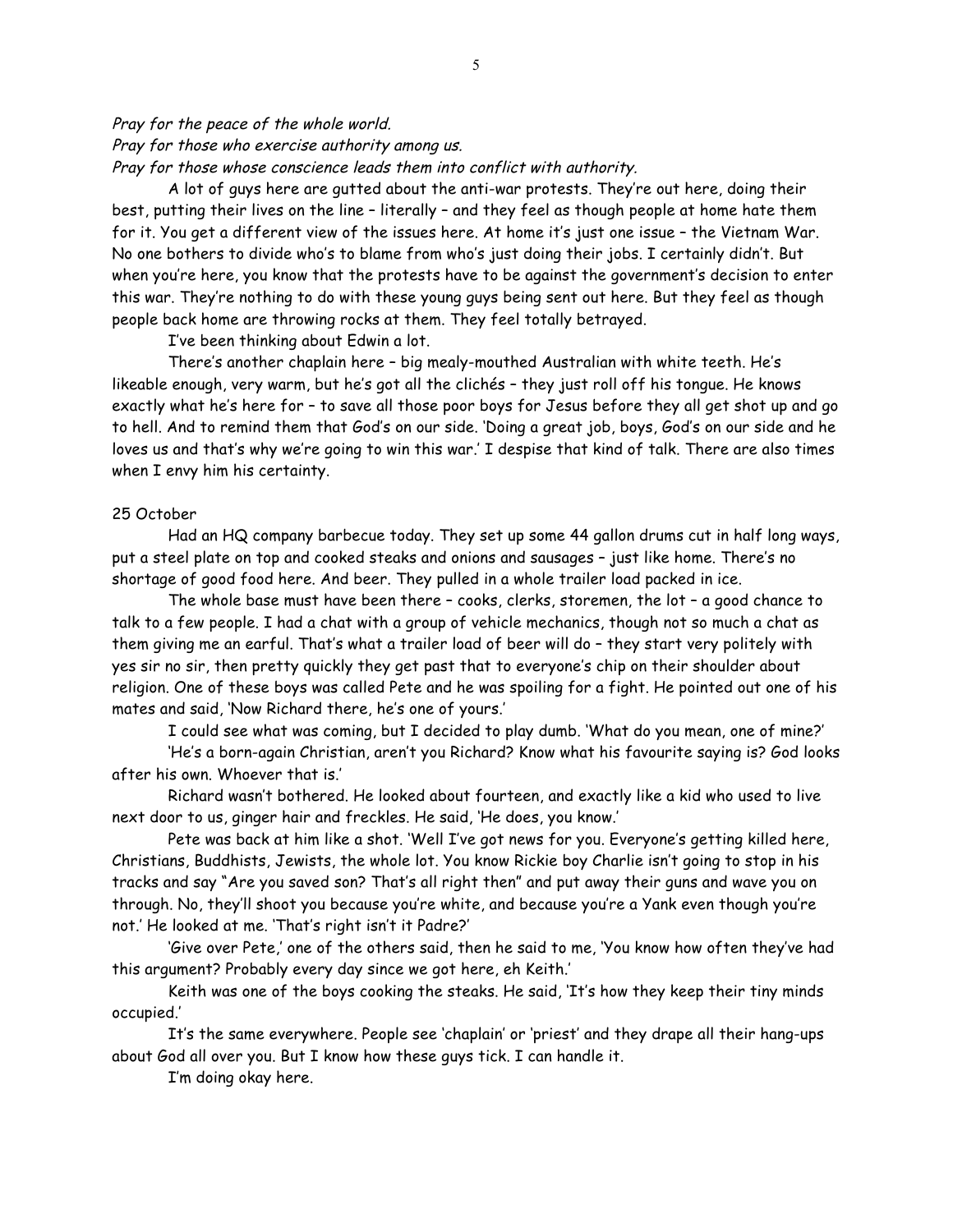### 26 October

Had a few sessions with some of the men coming back from operations of various kinds. Most of them are ten or twelve years younger than me and they've been looking death in the face since they got here. 'God stalks the battle field.' No he doesn't. Death does. Mostly they don't want to talk about it, they want to talk about everyday things. But not always. I saw a boy today – I think of him as a boy, he was about 19 – had just seen his best mate get one leg blown off by a land mine. That's what he wanted to talk about.

I've heard a lot of glib statements from the pulpit over the last few years. Easy answers. But there aren't any easy answers here.

### 27 October

Thursday I'm going out on my first operation. Turns out I'm going with Andy Chalmers. Enough said. Some pious idiot would say, God sends these things to try us. That's rubbish. You fall over people like him all the time. No doubt Andy thinks the same about me. 28 October

I had a briefing with Andy this afternoon. His office is in the administrative block, tin walls and roof – I don't know which is hotter, tin or canvas. It's all sweltering. It's interesting seeing how these guys operate. He plots these operations on a trestle table with a field telephone and a bunch of maps.

What we're doing tomorrow is part of the op he told me about the other night. A platoon have cleared the Vietcong out of an area twenty clicks north-west of here (I'm starting to learn the lingo – clicks for kilometres – it helps not to ask so many dumb questions!) They've got the headman of the key village and Andy wants to interrogate him for information about what the VC might do next up there. He thinks now the area is secured the headman might name names – VC who turn into farmers by day then go back to their old tricks at night – and he wants me to come along. It's a Catholic village, well they all are, and he thinks the appearance of a priest might oil the wheels a bit.

I must admit, he's a smart fellow. Plotted it all out on the map for me – where the helicopter will take us, the route to the village, the name of the platoon commander, Vic Henare – I'm writing it down because I'm not great on names. I've been reading contour maps since I was a kid and I was keen to show him what I knew, so we spent a lot of time poring over all his maps, discussing terrain, looking at what the VC were doing and what we were doing. I'd have to say I learnt a lot. I did – grudgingly – tell him he'd been thorough and then of course he laid it on how 'we have to get these things right, lives depend on it' etc. He didn't see that I was simply trying to get over my dislike of him and be a bit generous. But he did relax after that, told me that he has a fiancée in Melbourne and when he goes home he's looking for a promotion and wants to get into a brigade HQ. He'll probably get it – he's smart and pushy enough – but I hope he learns some humility along the way.

### 29 October

I'm writing this while I'm waiting for Andy to pick me up. It's an odd kind of morning. There's mist drifting among the trees, a dog barking somewhere. Reminds me of a poem I learnt at school once:

A dog shakes itself loose from the mist curling off the back of the country. A car revs in the cold frost.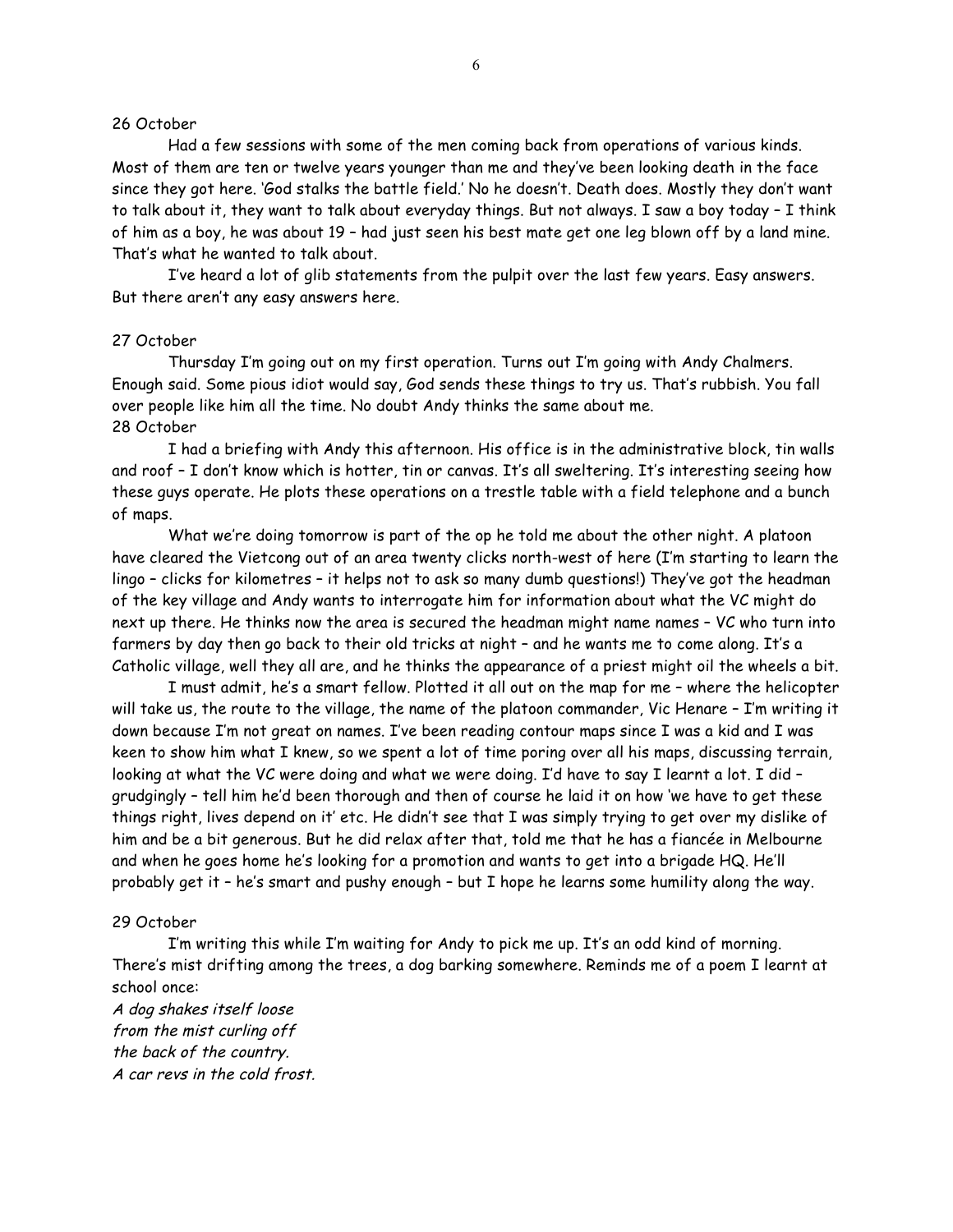Except that the mist here's curling off the rubber trees and you know that the coolness is going to be eaten up by the heat in no time.

Sometimes it feels surreal being here. As though I'm playing some bit part in a war movie. The set looks very realistic – the tent, the rough-sawn floor, trestle table, the sound of the generator whirring away outside – and you're waiting for the planes to scream overhead or some other junk war movie stuff, except that it never happens like that. It's not that kind of war. A young man came to see me yesterday. He said 'When you're out there the worst thing is never knowing the whole time what's going to happen.' Then he said, 'I don't mind the action but that's screwing up my head.'

I'm glad I'm getting out of the base today – if I'm going to be any use to these men I need to know what they're going through.

I've been issued with an M16 and I cleaned it this morning. Didn't need to because I haven't used it but I guess it's habit. We used these on the range shoots before I came here and it's a nice light weapon to hold. Plastic stock and butt and the rest of it's aluminium except for the barrel. It makes my old bolt-action .22 look like a shanghai. In the time it would take me to fire and reload the .22, this machine can fire twenty times. Re-loads automatically.

For the first time I felt homesick. Suddenly I was back at home sitting at the kitchen table polishing the stock of the rifle – probably with Edwin standing behind me telling me to stop wasting my time – but for a moment I could almost feel the weight of that old rifle in my hands and it was overpowering. Bit of a revelation.

Andy's picking me up in the land rover to go to Eagle Farm – it's the domestic helicopter base. Great name. We're going by chopper about an hour and a half north then we've got a half hour walk to this village. I'm loading myself up with as much water as I can hang on my belt. Can't say I've got used to the heat yet and that's a surprise to me. I've been out in every kind of weather most of my life but this has floored me.

-------------------------------------------------------------------------------------------------------------- I've been rereading my diary for the rest of that day. I don't want to type out what I wrote because with hindsight some of it doesn't make any sense. I think instead I'll try and describe the rest of the day as best I can.

Andy and I drove to Eagle Farm. He had an interpreter with him in the back. The interpreter was wearing a South Vietnamese army uniform but Andy told me he was a chu hoi, a Vietcong who'd surrendered. I couldn't understand how you could trust someone like that to be a reliable interpreter and I would have asked Andy except that the guy was sitting right behind me. I remember thinking, maybe you couldn't trust anyone so you had to use whoever you could get. The longer I was in South Vietnam the more complex I realised the whole situation was.

I decided to try out my newly acquired Vietnamese words I was so proud of on him - 'Chào bà. Ong manh khong. He wasn't interested - he probably didn't understand a single thing I said. Andy was smirking away and I decided not to provide him with any more home-grown entertainment. On the way he updated me on the whole op and he was very confident about it. It had gone well and we'd be back for 'afternoon tea padre', which no doubt was a joke at my expense – the padre being the 'afternoon tea with the parishioners' type. But I let it go.

Eagle Farm was a whole new experience. You had to run through an incredible storm of red dust to get on board the helicopter. And you ran. There was no wasting time – it was all about saving fuel or making sure you weren't a sitting duck. We flew high, and mainly over jungle. In places there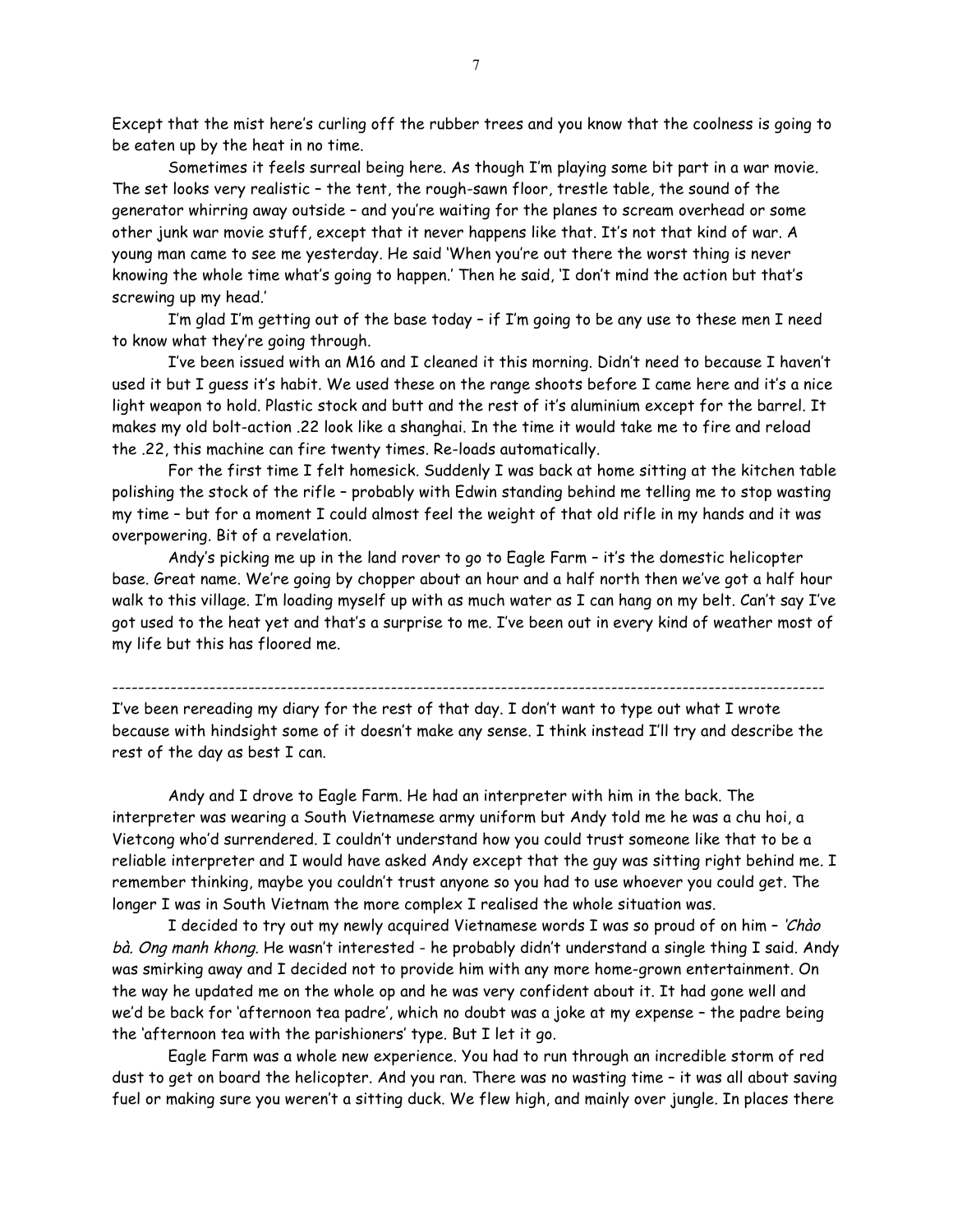were areas of cleared land, roads, villages, but we were too high to see any detail. It was hard to keep a sense of direction, because we weren't flying straight. We seemed to be all over the place.

There were six of us in the chopper, plus the pilots – Andy and the interpreter and I were on the bench seat with a crewman facing us and there was a machine gunner at each doorway. We also had an escort chopper. I'd told myself this was a routine operation but now we were on the way I realised nothing was routine here. It was serious stuff.

Then the chopper came around in a wide circle and Andy pointed out a column of purple smoke marking the landing zone. We came down fast in an area of cleared ground and the minute the helicopter touched down Andy was out of it and racing across the ground. I took off after him and when he hit the dirt I did too, with the interpreter right behind me. By the time I looked up the chopper had already taken off. The speed at which all these things happened was seriously impressive. As the dust cleared I could see silhouettes of men around the perimeter of the clearing. For a moment I didn't know whether they were ours or theirs. It was a ridiculous thought because there was no way we'd be down there if they were Vietcong, but when everything happens so fast I'd already discovered that you can get pretty random thoughts.

Then someone appeared beside us though I had no idea where he came from. These men could materialise out of nowhere - I suppose that's the essence of a guerrilla war. He introduced himself as Corporal Williams and said he'd been sent to pick us up. From the moment he started talking I knew something was wrong. It's easy to say that with hindsight but even then I knew it. He was barely polite, and at the time I would have said he was surly or that there was some bad history between him and Andy, but they obviously hadn't met before. If Andy noticed it he didn't react, and there wasn't any discussion because Corporal Williams wanted to get us out of there as fast as he could.

The men around the perimeter had reassembled in single file. There were about a dozen of us altogether with five or six paces between each of us. I was in the middle of the line behind Andy and in front of the interpreter. I could see the machine gunner and his number 2 up ahead, and Corporal Williams and a couple of scouts were ahead of them. I knew there were several riflemen behind me but we moved off so quickly I wasn't sure how many.

What we were moving through wasn't thick jungle, more like regrowth. We followed a path of sorts, more like a strip that a small bulldozer had pushed through. The men fanned out into a staggered double column - when you learn these drills at home they're just practice, but out there it's about survival. I started to get an idea of what it was like being in that war. I couldn't believe how quietly these men moved. I was used to moving quietly, but when you're in the Tararuas you're dead quiet so you don't alert whatever it is you've got your sights on. Here it was a matter of not alerting someone who might have their sights on you, but you had no idea where they might be. For the first time since I'd arrived in South Vietnam I was afraid.

The machine gunner and his number two looked like bandits with their ammunition belts slung over their shoulders, and all the men were unbelievably filthy. Their shirts were literally black with sweat and they stank. I don't know why I expected anything different because they'd already been out there for three weeks. Andy looked as though he was on a Sunday school picnic in contrast and I guess I did too, though I didn't feel like it. Every inch of cloth was literally glued to my body.

The corporal was up in front of Andy, and if there was bad blood between them, they didn't show it. But then, he was out there carrying out this op that Andy had designed sitting back in the base, and he probably didn't have any time for officers of any sort. If I had known what was coming up I might have understood him better.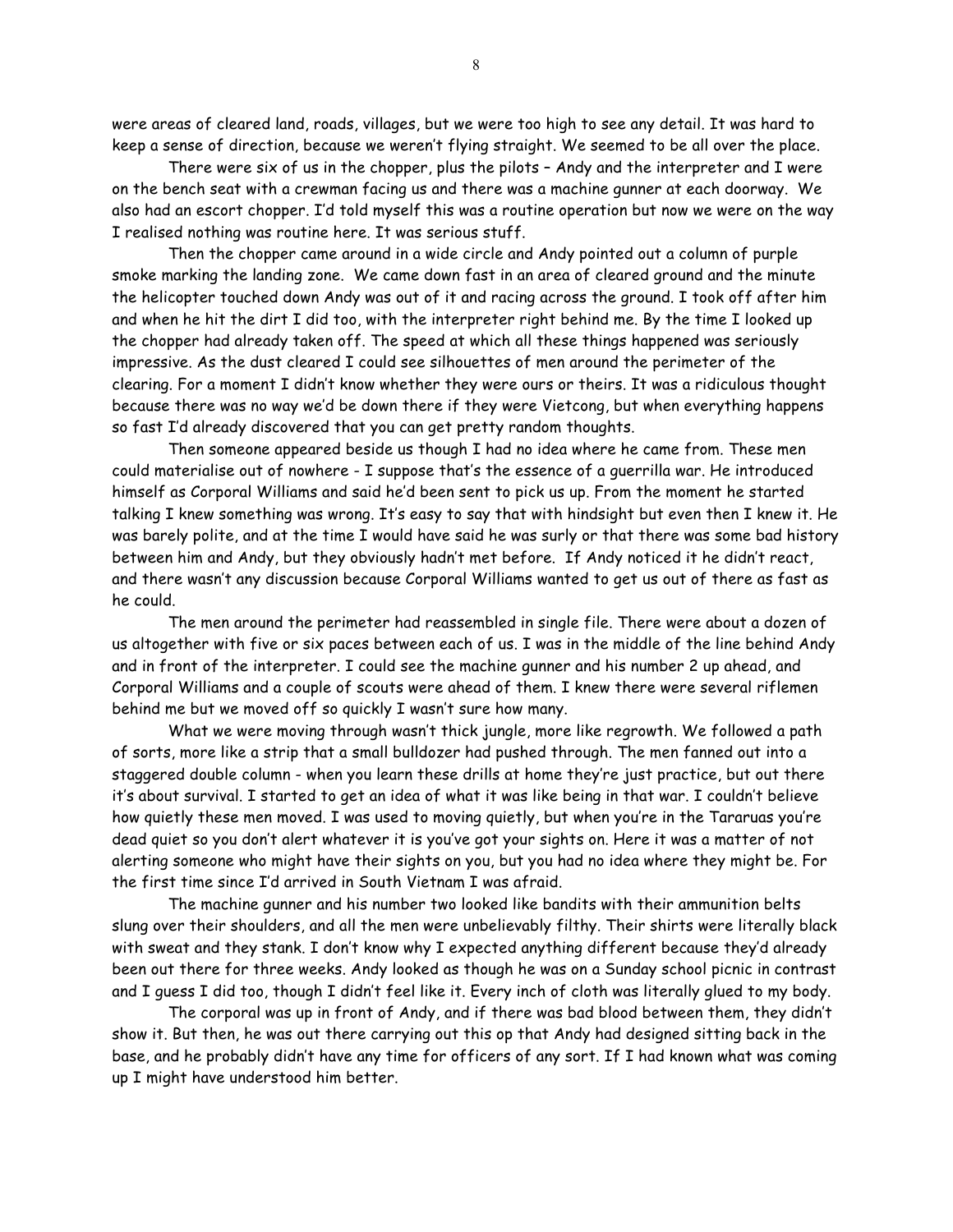We went through this scrubby jungle for about twenty minutes then we came to some cleared land and a few dried-out paddy fields. We had to walk along the dike between the paddy fields and that was when I felt really exposed. We were like a bunch of ants walking across concrete, no protection at all. Then we came to a couple of tree trunks felled across a small stream to form a bridge. I could smell wood smoke and I guessed we were coming into the village. But there were trees on the other side of the stream and that's why we didn't see what was coming up, in fact we were at the entrance to the village before I realised we were there.

The path went between two stakes. Each stake was driven upright into the ground and each was topped by something. For a moment I didn't register what it was, or maybe I couldn't take in what I saw. Then I did see. Each stake was topped by a head. And not the head of an adult. The head of a small child.

One was a girl, maybe about eight, with long black hair. The other was a boy, a bit younger. They didn't even have their eyes closed.

The corporal stopped the patrol and pointed to the heads with his rifle barrel, and he was so angry he could hardly speak. He said something to Andy like 'See that sir! VC last night. You'd think we'd have figured out how they work by now!' Andy didn't say anything but he was utterly shocked – you could see it. Maybe I could have learnt in that moment not to be so hard on him but I was too shocked myself.

The corporal led us into the village. It was the first time I had been in a Vietnamese village, and another time I would have been curious, but right then I couldn't take it in. I remember a jumble of shacks and a lot of chickens and goats, and a few mangy-looking dogs. I could see some of the platoon on the outskirts – they'd formed a defensive ring to seal off the village. There was an open area in the centre and people squatting at the edge of it watching us. They were all silent.

The platoon commander was waiting for us. He told Andy that the night before, after the platoon withdrew from the village to a defensive position about a kilometre away, the Vietcong came back in. The children on the stakes were the headman's grandchildren. Now he was fearful for the rest of his family. It was a waste of time talking to him.

The headman squatted on the ground. He was bald with a goatee beard and I couldn't tell how old he was, maybe fifty, maybe seventy. I thought that under the circumstances Andy would leave him alone, but I guess he had a job to do – after all, we'd come all this way for him to interrogate this man, so he and the interpreter squatted beside the headman. I didn't know what my role was, because everything had changed and now my presence wouldn't make a bit of difference, but I sat down with them anyway. I needed to - if I hadn't sat down I might have fallen over.

It was a one-sided interrogation clearly going nowhere from the start. The interpreter was an arrogant aggressive bastard, and I was appalled at him. I couldn't understand a word of what he was saying, but you could hear that he was threatening, cajoling, abusing – the whole works. But he might as well have been throwing rocks at a brick wall. Nothing he said was going to move that old man. I thought that grief and horror would keep that old man's mouth shut even if fear didn't.

I saw Andy shake his head then stand up. He said, 'Why the hell hasn't he taken them down?' He didn't look at the stakes.

Vic said, 'We asked him to but he won't. Not allowed to. He's got to leave them there as a warning to anyone else who feels like cooperating with us.'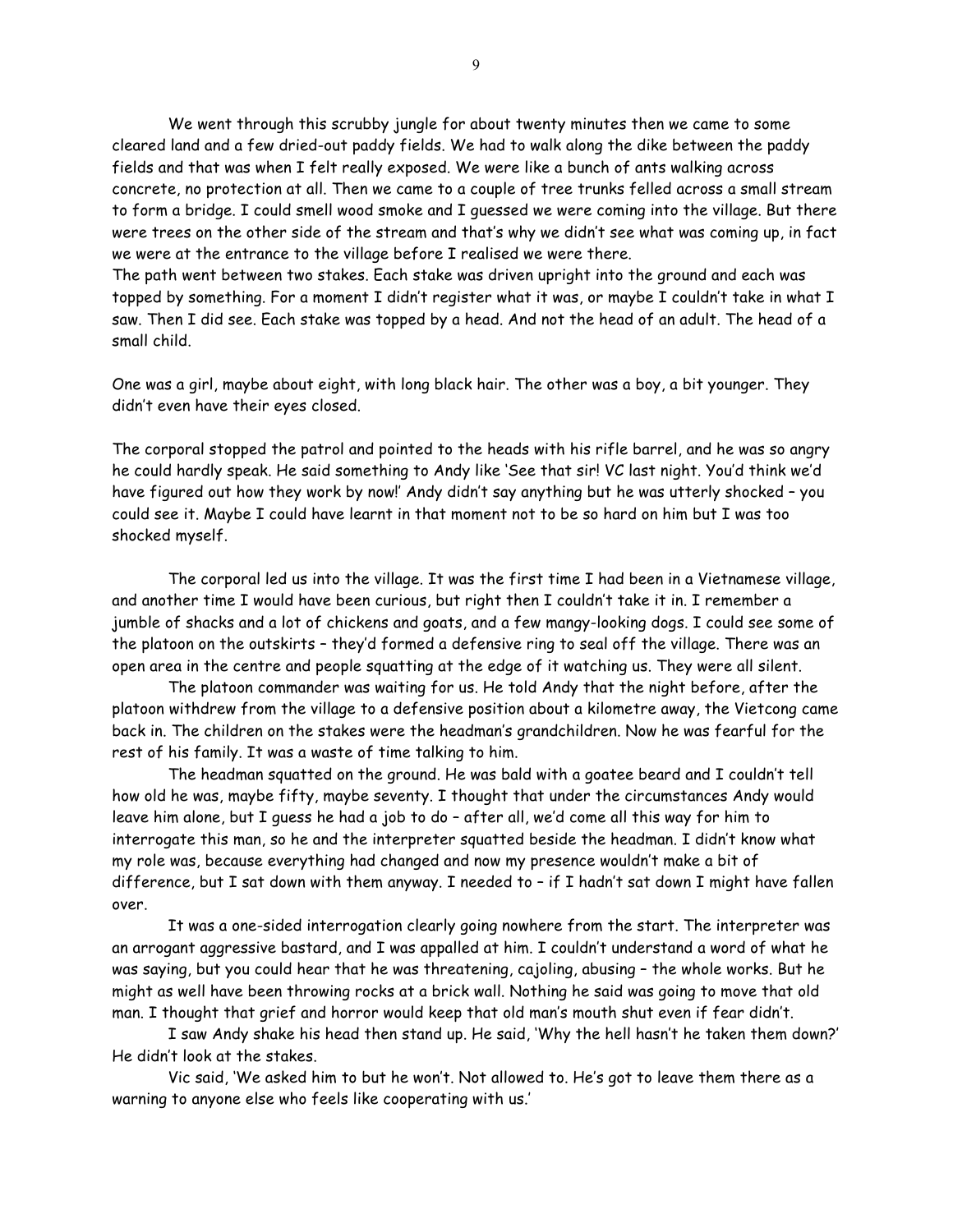'Then take them down yourself!' Andy shouted at Vic then he got himself together and repeated it more levelly. 'I said, take them down.'

Vic said, 'If I do, he'll get it.' He took a packet of cigarettes out of his pouch. I thought he was buying time. He offered them to us and Andy took one, then Vic said, 'We secure this village for the day so you can come in and interrogate this man then we all walk out and they cop the consequences.' He gave the headman the rest of the cigarettes.

Andy said, 'How long will they stay up there?'

'Days. Weeks. Until the Vietcong say they can come down.'

I drank about half a bottle of water. I needed something a lot stronger. I saw Andy stub out his cigarette with his foot. He didn't look good.

Vic gave an order to the corporal to take us back to the landing zone. He'd radioed for the chopper and it would be there by the time we were. The only way out was between the two stakes, and we were just past them when Andy stopped and fished in his pouch for his own cigarettes, but his hand was shaking so much he couldn't hold the packet. Suddenly he crouched down on the side of the track and was sick.

I said 'Are you okay?' It was the most pathetic thing I could have said, but I said it. He stood up and said 'Sure', and wiped his mouth on his sleeve. Then he said something I didn't think I heard. Later I knew what it was.

We went back over the bridge, and I was chanting two lines from the prayer book in my head, over and over, like a mantra. The way the mind dredges up words as a kind of protection. Bring hope that you will make him the equal of whatever lies ahead. Bring him courage to endure what cannot be avoided. Bring hope that you will make him the equal of whatever lies ahead. Bring him courage to endure what cannot be avoided.

I had no idea whether I was thinking about the headman. Or myself. I wasn't thinking about Andy.

I've many times gone over in my mind the rest of that day. I was shattered and I seriously doubted whether I could handle all this. By the time we got back to Nui Dat all I wanted to do was to be by myself. But I asked Andy to come back to my tent and have a drink. At least I did that.

I should have paid more attention. I was responsible for these guys. I was the one who knew what had happened that day, and I was the person he could have talked to. I wanted to say to him how terrible it was and that I didn't know how they could keep dealing with such unbelievable cruelty. I should have taken enough time to listen to him. However long it took, I should have sat there in silence and waited.

I actually thought he might say something to me, like 'Pretty tough for your first op padre.'

But I said 'You all right? Want to talk about it?' He finished his whisky, stood up and said, 'It's all part of the job.' He walked out of the tent and I let him go.

About 10 o'clock that night an Australian captain who was a colleague of Andy's came to my tent to tell me that Andy had shot himself in the head.

I was held responsible. The officer who told me Andy was dead let me know that straight up. He wanted to know what the hell had happened out there and why the hell I let Andy walk off, why the hell I didn't tell anyone else. Then I heard it all again from the CO the next day, except that he was even more blunt – I hadn't done my job. It was Andy's operation and it went horribly wrong, and Andy being the sort of man who would take it personally why didn't I go to the commanding officer